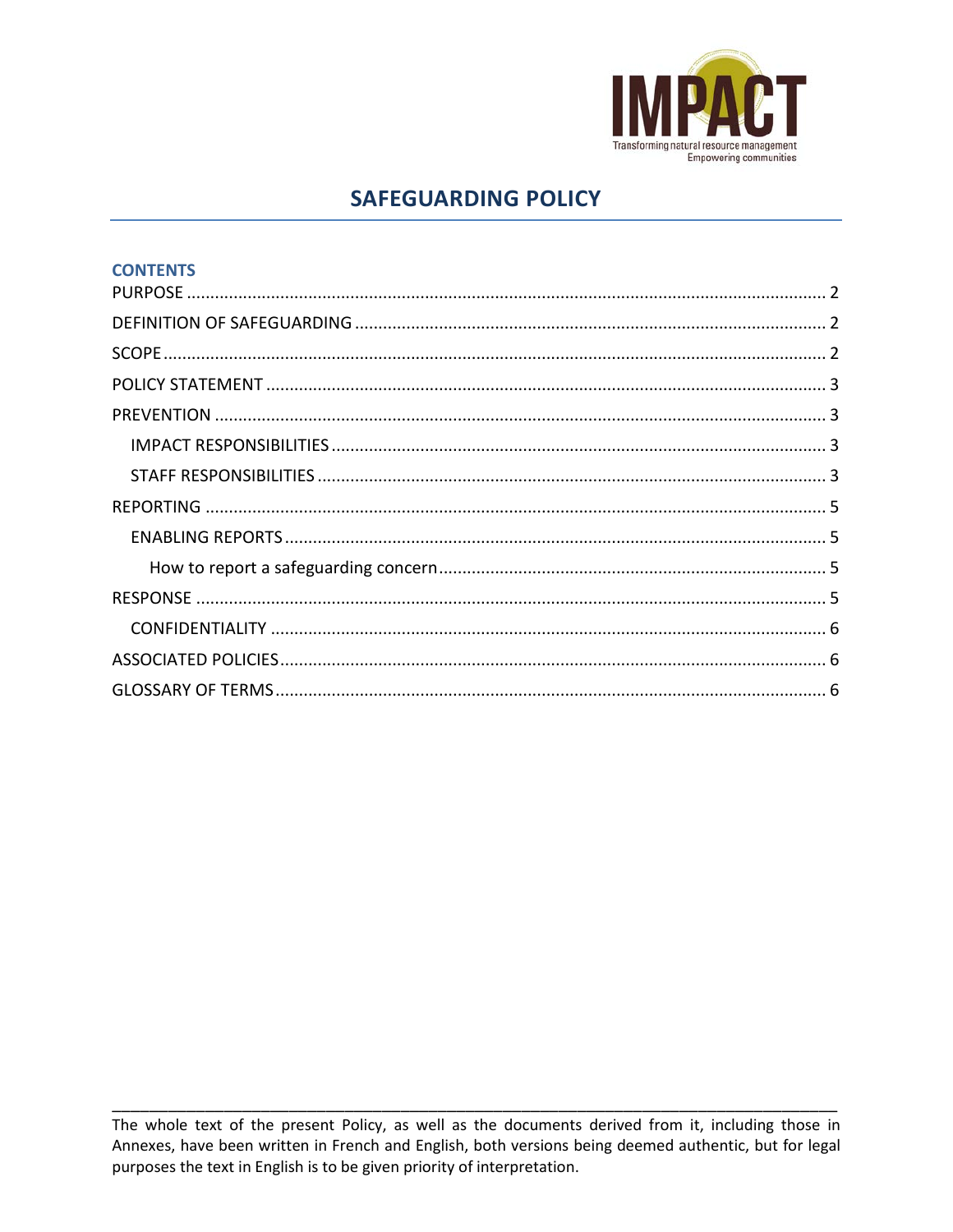# <span id="page-1-0"></span>**PURPOSE**

The purpose of this policy is to protect people, particularly children, at risk adults and beneficiaries of assistance, from any harm that may be caused due to their coming into contact with IMPACT. This includes harm arising from:

- The conduct of staff or personnel associated with IMPACT.
- The design and implementation of IMPACT's projects and activities.

The policy lays out the commitments made by IMPACT<sup>[1](#page-1-3)</sup>, and informs staff and associated personnel<sup>[2](#page-1-4)</sup> of their responsibilities in relation to safeguarding.

This policy does not cover:

- Sexual harassment in the workplace this is dealt with under IMPACT's Workplace Violence and Harassment Policy.
- Safeguarding concerns in the wider community not perpetrated by IMPACT or associated personnel.

# <span id="page-1-1"></span>**DEFINITION OF SAFEGUARDING**

Safeguarding means protecting peoples' health, wellbeing and human rights, and enabling them to live free from harm, abuse and neglect<sup>[3](#page-1-5)</sup>.

In the NGO sector, we understand it to mean protecting people, including children and at risk adults, from harm that arises from coming into contact with our staff, our associated personnel, or projects.

A specific definition on child safeguarding is provided in the glossary below.

# <span id="page-1-2"></span>**SCOPE**

• All staff contracted by IMPACT.

<span id="page-1-3"></span><sup>&</sup>lt;sup>1</sup> On 15<sup>th</sup> October 2018, IMPACT signed on to the *Canadian Council for International Co-operation's (CCIC) Leaders'* [Pledge on Preventing and Addressing Sexual Misconduct.](file://server/data/Policies%20and%20Procedures/Policies/FINAL/Final%20EN/CCIC%20Leaders%20Pledge%20-%20Official.pdf) This commitment represents: *"Our shared commitment as Canada's global development and humanitarian leaders to ensure the full implementation of practices and policies that will protect and respond to our own staff, volunteers, and the communities we serve. As a sector, we recognize our duty of care to all the people we work with, which is further amplified by power imbalances inherent in our work. We are committed to creating safe and respectful workplaces and programs that promote gender equality and are free from gender-based violence, including by addressing and responding to all abuse of power, holding people to account, and protecting the vulnerable…"*. The organization committed to take additional steps to improve policy and practice with respect to sexual misconduct (including sexual abuse, sexual exploitation, and sexual harassment), including within their organisations and throughout their interactions with partners, communities, and people with whom they work.

<span id="page-1-4"></span> $2$  Associated personnel include but are not limited to the following: consultants; volunteers; contractors; project visitors including e.g. journalists, photographers, donors, etc.

<span id="page-1-5"></span><sup>&</sup>lt;sup>3</sup> NHS 'What is Safeguarding? Easy Read' 2011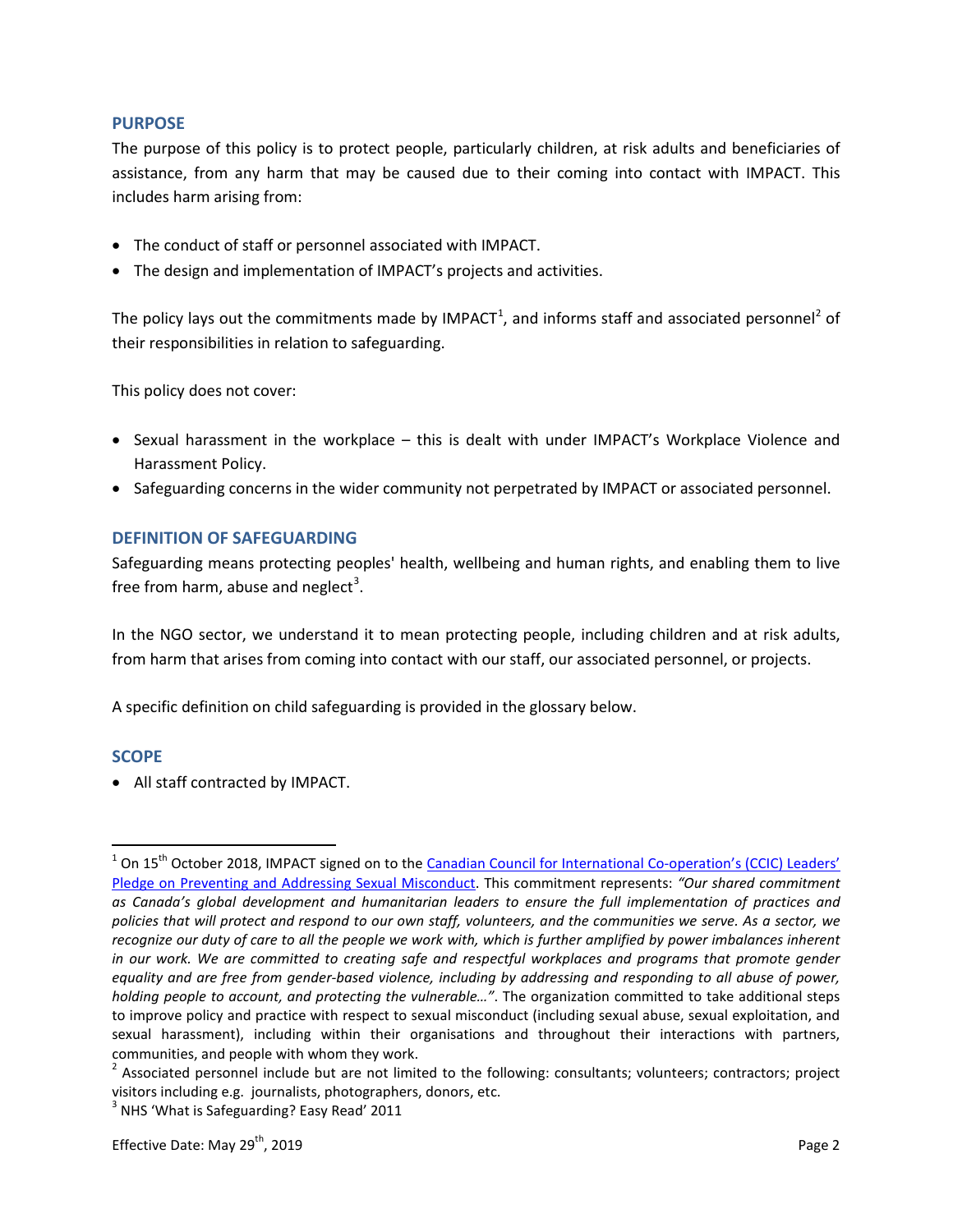• Associated personnel while engaged with work or visits related to IMPACT, including but not limited to the following: consultants; volunteers; contractors; project visitors including e.g. journalists, photographers, donors, etc.

# <span id="page-2-0"></span>**POLICY STATEMENT**

IMPACT believes that everyone we come into contact with, regardless of age, gender identity, disability, sexual orientation, or ethnic origin has the right to be protected from all forms of harm, abuse, neglect, and exploitation. IMPACT will not tolerate abuse and exploitation by staff or associated personnel.

This policy will address the following areas of safeguarding: child safeguarding, adult safeguarding, and protection from sexual exploitation and abuse.

IMPACT commits to addressing safeguarding throughout its work, through the three pillars of prevention, reporting, and response.

# <span id="page-2-1"></span>**PREVENTION**

### <span id="page-2-2"></span>**IMPACT RESPONSIBILITIES**

IMPACT will:

- Ensure all staff have access to, are familiar with, and know their responsibilities within this policy.
- Design and undertake all its projects and activities in a way that protects people from any risk of harm that may arise from their coming into contact with the organisation. This includes the way in which information about individuals in our projects is gathered and communicated.
- Implement stringent safeguarding procedures when recruiting, managing, and deploying staff and associated personnel.
- Ensure staff receive training on safeguarding at a level appropriate with their role in the organisation.
- Follow up on reports of safeguarding concerns promptly and according to due process.

# <span id="page-2-3"></span>**STAFF RESPONSIBILITIES**

# **Child safeguarding**

IMPACT staff and associated personnel must not:

- Initiate or become involved in sexual relationships with children (anyone under the age of 18 regardless of the legal age in the country of operation). Such relationships will lead to legal consequences and immediate dismissal. Sexual activities with children with consent will be treated in an equal manner. Furthermore, mistaken belief regarding the age of a child is not a defense.
- Sexually abuse or exploit children.
- Subject a child to physical, emotional or psychological abuse, or neglect.
- Engage in any commercially exploitative activities with children including child labour or trafficking.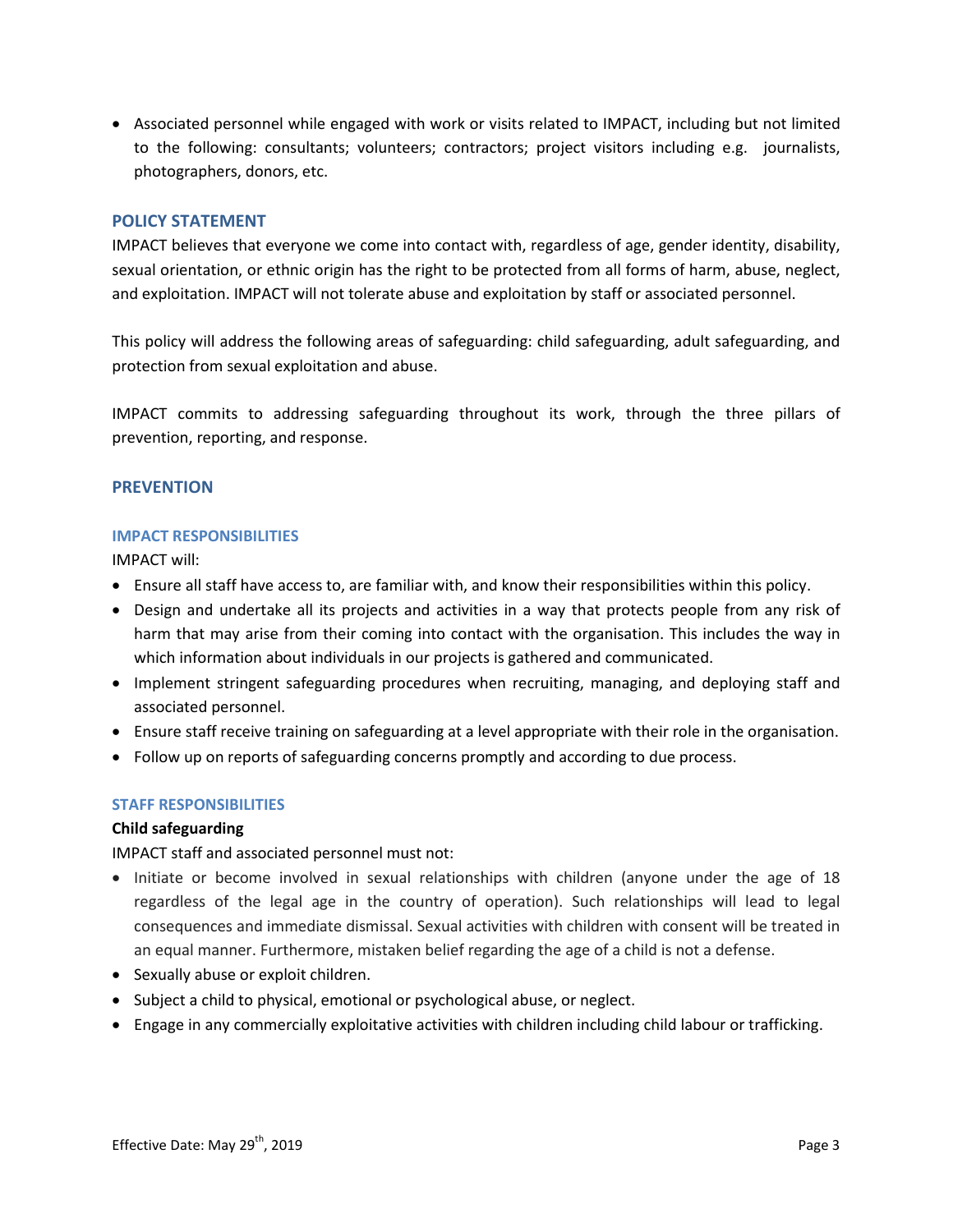- $\bullet$  Hire children as 'house help' (domestic workers<sup>[4](#page-3-0)</sup>) or for any work that is likely to be hazardous or interfere with the child's education, or that may be harmful to the child's, physical, mental, social, spiritual, or moral development.
- Have children stay with them in their home (overnight or for extended periods) especially when there is no other responsible adult around.

IMPACT staff and associated personnel must:

- Conduct themselves in a way that safeguards children and youth from all forms of discrimination, abuse, mistreatment, and neglect.
- Make sure that their work with children is visible to others and generally not spend excessive time alone with children and away from others.
- Report all concerns regarding actual or potential child abuse, mistreatment, or any other violation of this Policy according to IMPACT's Whistleblower Policy. IMPACT staff will do this trusting that they shall be protected and supported by the organisation.
- Keep data about the children and youth in IMPACT's projects confidential (e.g. information on their family background, health status, etc.). This principle of confidentiality also applies beyond the point at which staff cease their employment with IMPACT.
- Reveal all information about any charges against them pertaining to child abuse either at the time of joining IMPACT or arising during the time of their employment.

# **Adult safeguarding**

IMPACT staff and associated personnel must not:

- Sexually abuse or exploit at risk adults.
- Subject an at risk adult to physical, emotional or psychological abuse, or neglect.

# **Protection from sexual exploitation and abuse**

IMPACT staff and associated personnel must not:

- Enter into sexual relationships with members of the local community that are part of the project, or are receiving assistance or services from IMPACT, since these relationships are based on inherently unequal power dynamics, and are likely to undermine the credibility and integrity of IMPACT's work.
- Exchange money, employment, goods, favours, or services for sex, including sexual favours or other forms of humiliating, degrading or exploitative behaviour. This includes any exchange of IMPACT services that are due to participants in the IMPACT project.

Additionally, IMPACT staff and associated personnel are obliged to:

- Contribute to creating and maintaining an environment that prevents safeguarding violations and promotes the implementation of the Safeguarding Policy.
- Report any concerns or suspicions regarding safeguarding violations by an IMPACT staff member or associated personnel to the appropriate staff member as per the procedures outlined below.

<span id="page-3-0"></span> $4$  The definition of child domestic work ("house help") does not include occasional babysitting, gardening, help during school holidays or out of school time.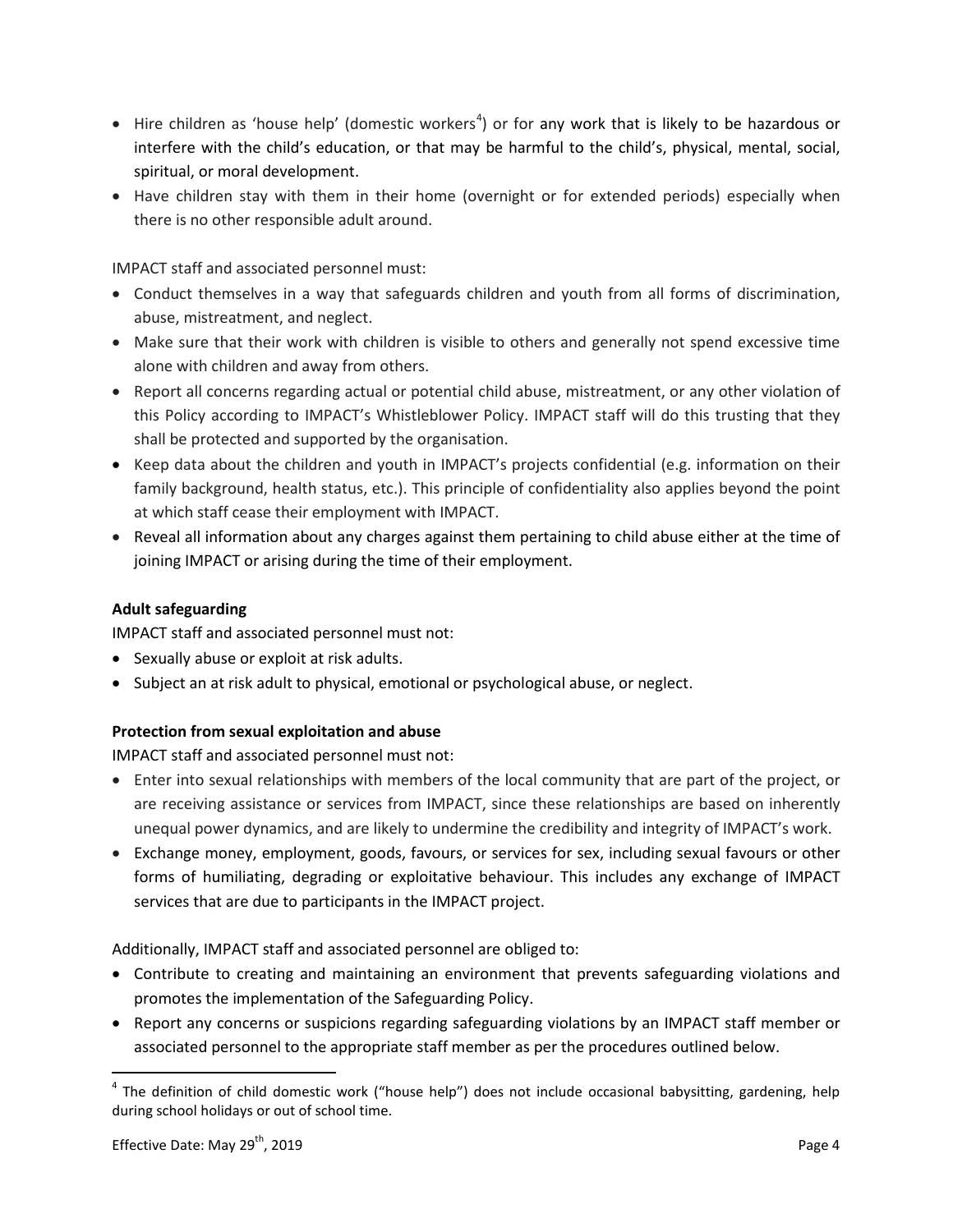# <span id="page-4-0"></span>**REPORTING**

#### <span id="page-4-1"></span>**ENABLING REPORTS**

IMPACT will ensure that safe, appropriate, accessible means of reporting safeguarding concerns are made available to staff and the communities we work with.

Any staff reporting concerns or complaints through formal whistleblowing channels (or if they request it) will be protected by IMPACT's Whistleblower Policy.

IMPACT will also accept complaints from external sources such as members of the public, partners, and official bodies.

#### <span id="page-4-2"></span>**How to report a safeguarding concern**

IMPACT staff must report the concern to a direct supervisor or the Executive Director. All IMPACT staff acting in a supervisory capacity are responsible for ensuring a respectful workplace that is healthy and safe by applying and complying with all IMPACT policies, procedures, and work environment arrangements that serve to prevent any safeguarding violations.

Any direct supervisor or other staff member who receives a report of any allegation of a violation of this Safeguarding Policy must forward the report immediately to the Ottawa office.

If an IMPACT staff's complaint involves a direct supervisor, then the incident must be reported to the Executive Director. If the complaint involves the Executive Director, the incident should be reported to an IMPACT Head of Department who will communicate with a member of the Executive Committee of the Board. If a complaint involves a member of the Board, the incident should be reported to the Executive Director or to a member of the Executive Committee of the Board. All reports must be made within 24 hours.

IMPACT will actively intervene at any indication of a possibly hostile or violent situation. This intervention may include calling the appropriate authorities.

### <span id="page-4-3"></span>**RESPONSE**

IMPACT will tailor the nature of the investigative process to the particular circumstances of each case. However, the investigation may include:

- interviewing the complainant and the respondent;
- interviewing any witnesses to the conduct;
- gathering and reviewing any relevant documents, telephone, voicemail, data, text messages, and any other electronic record including written statements, notes, emails, and pictures (if applicable);
- making findings of fact and conclusions;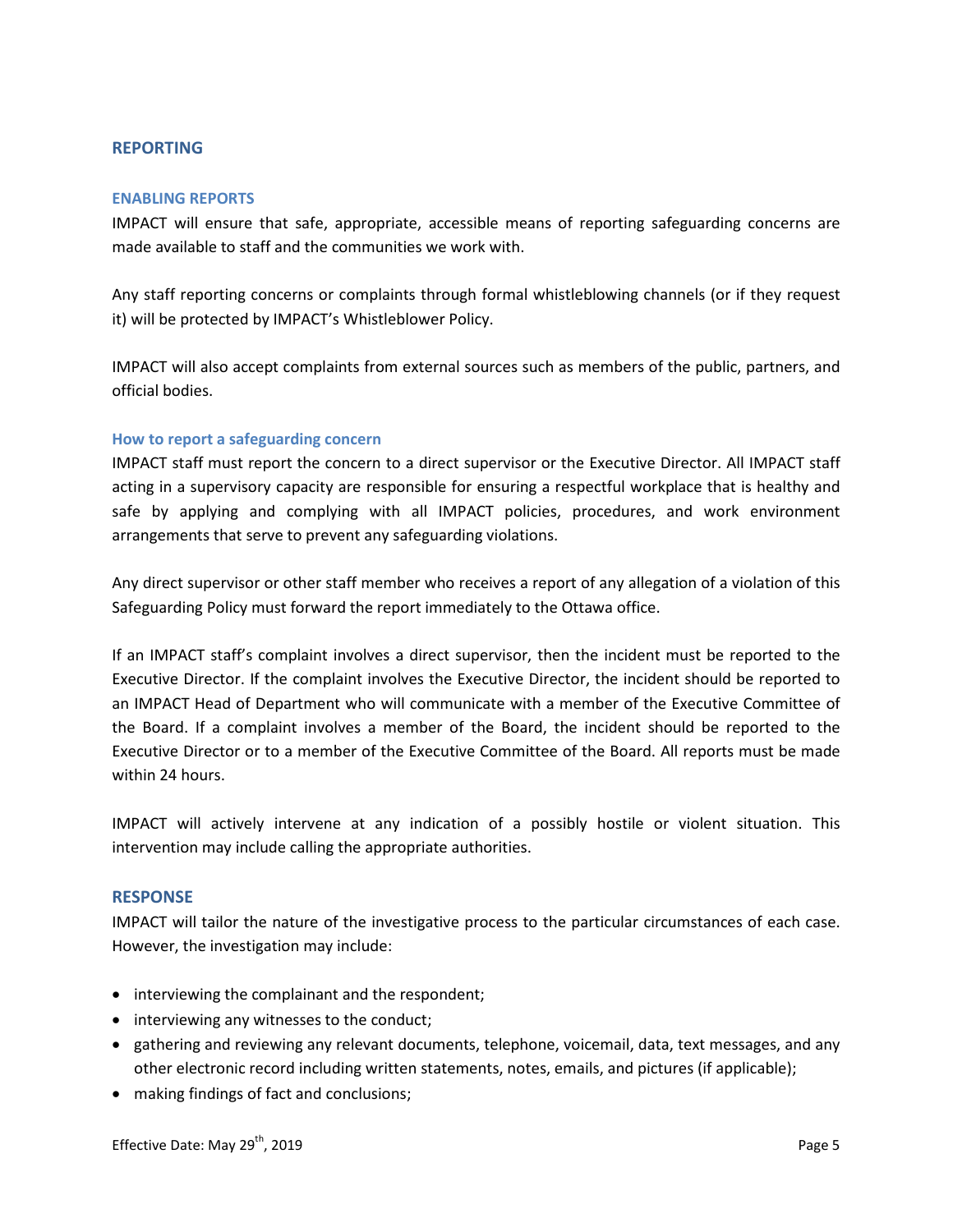- communicating the findings and conclusions to the parties involved, as appropriate;
- determining the appropriate follow up action;
- communicating the breach of Policy and subsequent steps taken to Board and the donor.

IMPACT will apply appropriate disciplinary measures to staff found in breach of this Policy.

IMPACT will offer support to survivors of harm caused by staff or associated personnel, regardless of whether a formal internal response is carried out (such as an internal investigation). Decisions regarding support will be led by the survivor, and will be provided by IMPACT to the fullest extent possible.

### <span id="page-5-0"></span>**CONFIDENTIALITY**

It is essential that confidentiality is maintained at all stages of the process when dealing with safeguarding concerns. Information relating to the concern and subsequent case management should be shared on a need to know basis only, and should be kept secure at all times.

# <span id="page-5-1"></span>**ASSOCIATED POLICIES**

- Code of Conduct
- Conflict of Interest Policy
- Data Consent Policy
- Health, Safety, and Security Policy
- Photo and Video Policy
- Whistleblower Policy
- Workplace Violence and Harassment Policy

# <span id="page-5-2"></span>**GLOSSARY OF TERMS**

# **Beneficiary**

A person who directly receives goods or services from an IMPACT project. Misuse of power can also apply to the wider community with which IMPACT works, and also can include exploitation by giving the perception of being in a position of power.

# **Child**

A person below the age of 18.

# **Child safeguarding**

Child safeguarding is the responsibility that organisations have to make sure their staff, operations, and programs do no harm to children, that is that they do not expose children to the risk of harm and abuse, and that any concerns the organisation has about children's safety within the communities in which they work, are reported to the appropriate authorities<sup>[5](#page-5-3)</sup>.

<span id="page-5-3"></span> <sup>5</sup> Definition from *Child Safeguarding Standards, 2014.*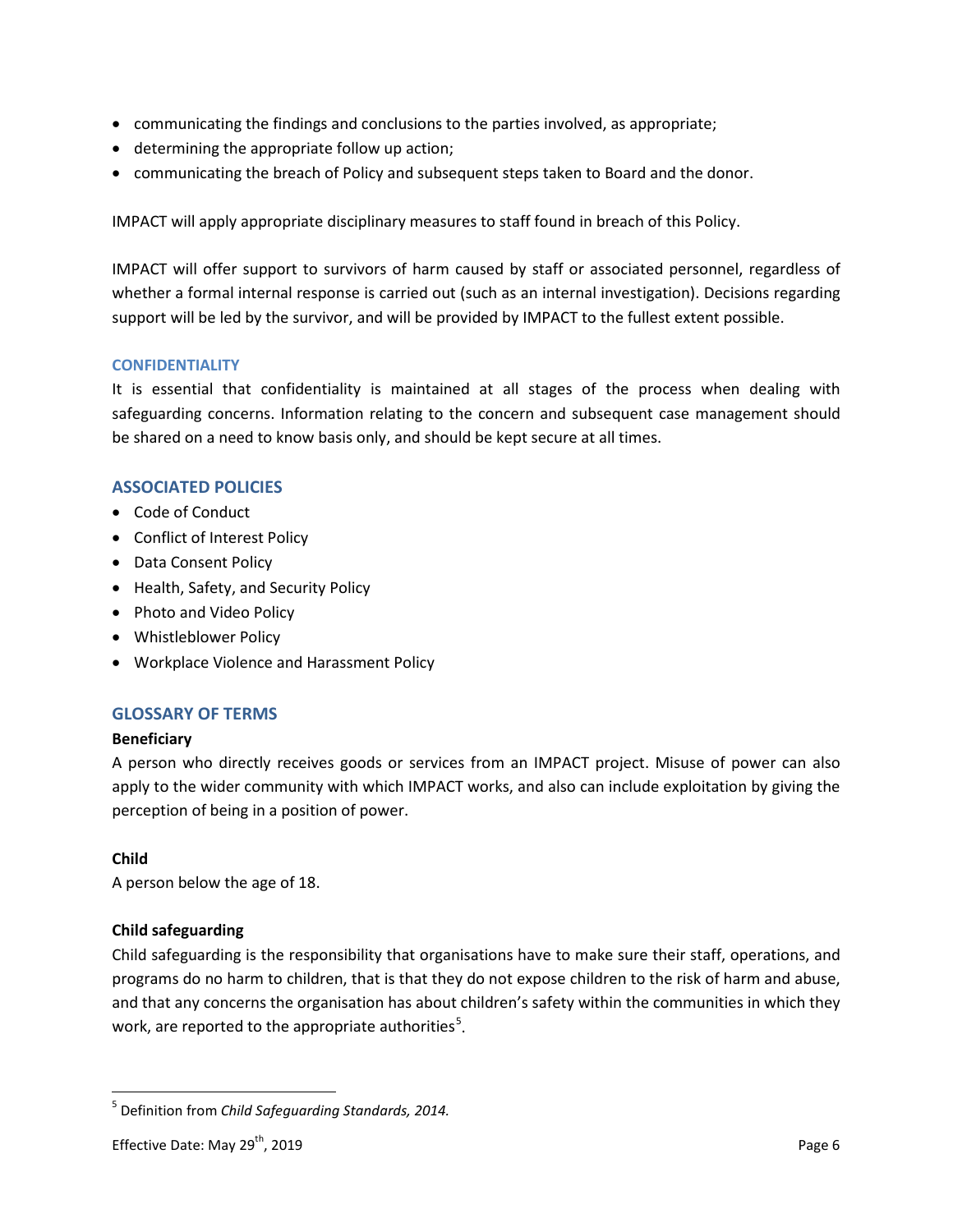Examples of when a child safeguarding concern may arise, and that require response<sup>[6](#page-6-0)</sup>:

- The organisation works with adults and not children. The focus of one of the projects is improving women's access to loans and credit in rural areas. This project is very successful as it has provided women with skills, access to markets, and micro-finance opportunities. However during the evaluation of the project, the organisation asks about unintended consequences. A few of the women describe having to leave their children at home alone when participating in the project and they are worried that their children are unsafe at these times.
- A male member of the local staff asks for a few days off to get married. Afterwards, it becomes clear that the bride is under 18.
- The organisation produced a publication for supporters or donors, which featured a photo and story about a girl and her family who were having difficulties in their village. The girl and family had given permission for the story to be published. The week following publication project staff tell HQ that community leaders, who saw the publication, were angry and have driven the girl and her family out of the community.

# **Harm**

Psychological, physical and any other infringement of an individual's rights.

# **Neglect and negligent treatment**

Allowing for context, resources and circumstances, neglect and negligent treatment refers to a persistent failure to meet a child's basic physical and/or psychological needs, which is likely to result in serious impairment of a child's healthy physical, spiritual, moral, and mental development. It includes the failure to properly supervise and protect children from harm and provide for nutrition, shelter and safe living/working conditions. It may also involve maternal neglect during pregnancy as a result of drug or alcohol misuse and the neglect and ill treatment of a disabled child.

# **Physical abuse**

The use of physical force that causes actual or likely physical injury or suffering (e.g., hitting, shaking, burning, female genital mutilation, torture).

# **Psychological harm**

Emotional or psychological abuse, including (but not limited to) humiliating and degrading treatment such as bad name calling, constant criticism, belittling, persistent shaming, solitary confinement and isolation.

# **Protection from Sexual Exploitation and Abuse (PSEA)[7](#page-6-1)**

<span id="page-6-0"></span> <sup>6</sup> Keeping Children Safe's *Child Safeguarding Standards, 2014*[. http://www.keepingchildrensafe.org.uk/](http://www.keepingchildrensafe.org.uk/)

<span id="page-6-1"></span> $<sup>7</sup>$  The term derives from the United Nations Secretary General's Bulletin on Special Measures for</sup> Protection from Sexual Exploitation and Abuse (ST/SGB/2003/13).